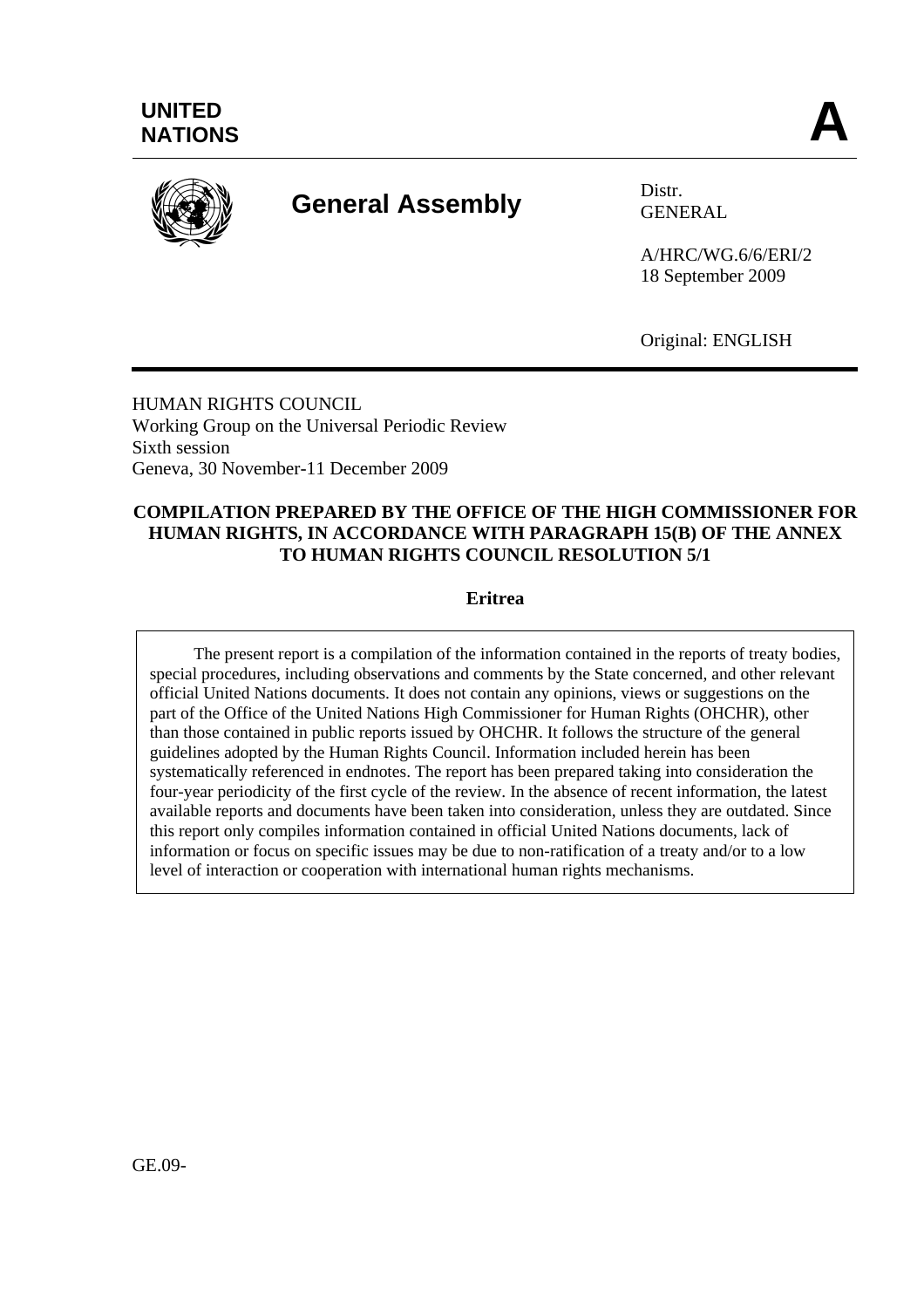# **I. BACKGROUND AND FRAMEWORK**

#### **A. Scope of international obligations**<sup>1</sup>

| Core universal human<br>rights treaties <sup>2</sup> | Date of ratification,<br>accession or succession | <b>Declarations</b><br>/reservations         | Recognition of specific competences of<br>treaty bodies                                                            |
|------------------------------------------------------|--------------------------------------------------|----------------------------------------------|--------------------------------------------------------------------------------------------------------------------|
| <b>ICERD</b>                                         | 31 July 2001                                     | None                                         | Individual complaints (art. 14): No                                                                                |
| <b>ICESCR</b>                                        | 17 April 2001                                    | None                                         |                                                                                                                    |
| <b>ICCPR</b>                                         | 22 Jan. 2002                                     | None                                         | Inter-State complaints (art. 41): Yes                                                                              |
| <b>CEDAW</b>                                         | 5 Sept. 1995                                     | None                                         |                                                                                                                    |
| <b>CRC</b>                                           | 3 Aug. 1994                                      |                                              |                                                                                                                    |
| OP-CRC-AC                                            | 16 Feb. 2005                                     | Binding declaration<br>under art 3: 18 years |                                                                                                                    |
| OP-CRC-SC                                            | 16 Feb. 2005                                     |                                              |                                                                                                                    |
|                                                      |                                                  |                                              | Core treaties to which Eritrea is not a party: OP-ICESCR <sup>3</sup> , OP-ICCPR 1, OP-ICCPR 2, OP-CEDAW, CAT, OP- |

CAT, ICRMW, CRPD, CRPD-OP and CED.

| Other main relevant international instruments                                      | Ratification, accession or succession             |
|------------------------------------------------------------------------------------|---------------------------------------------------|
| Convention on the Prevention and Punishment of the Crime of Genocide               | No.                                               |
| Rome Statute of the International Criminal Court                                   | No.                                               |
| Palermo Protocol <sup>4</sup>                                                      | No                                                |
| Refugees and stateless persons <sup>5</sup>                                        | No.                                               |
| Geneva Conventions of 12 August 1949 and Additional Protocols thereto <sup>6</sup> | Yes, except Additional Protocols I, II<br>and III |
| ILO fundamental conventions <sup>7</sup>                                           | Yes, except No. 182                               |
| <b>UNESCO</b> Convention against Discrimination in Education                       | N <sub>0</sub>                                    |

1. In 2006, the Committee on the Elimination of Discrimination against Women (CEDAW) commended Eritrea for ratifying the Convention without reservations,**<sup>8</sup>** and encouraged it to ratify the Optional Protocol to the Convention (OP-CEDAW)<sup>9</sup> as well as the Convention against Torture and Other Cruel, Inhuman or Degrading Treatment or Punishment (CAT), and the International Convention on the Protection of the Rights of All Migrant Workers and Members of Their Families (ICRMW).**<sup>10</sup>**

2. In 2008, the Committee on the Rights of the Child (CRC) encouraged Eritrea to ratify the ILO Convention No. 182 (1999) concerning the Prohibition and Immediate Action for the Elimination of the Worst Forms of Child Labour,<sup>11</sup> the Rome Statute of the International Criminal Court 12 and the 1951 Convention relating to the Status of Refugees.**<sup>13</sup>**

### **B. Constitutional and legislative framework**

3. In 2008, CRC welcomed the incorporation of the principle of non-discrimination into the Constitution,**<sup>14</sup>** and the adoption of the law abolishing female genital mutilation (FGM).**<sup>15</sup>** It called on Eritrea to consider the adoption of a comprehensive Children's Code in order to incorporate the provisions of the Convention and take into account the African Charter on the Rights and Welfare of the Child.**<sup>16</sup>**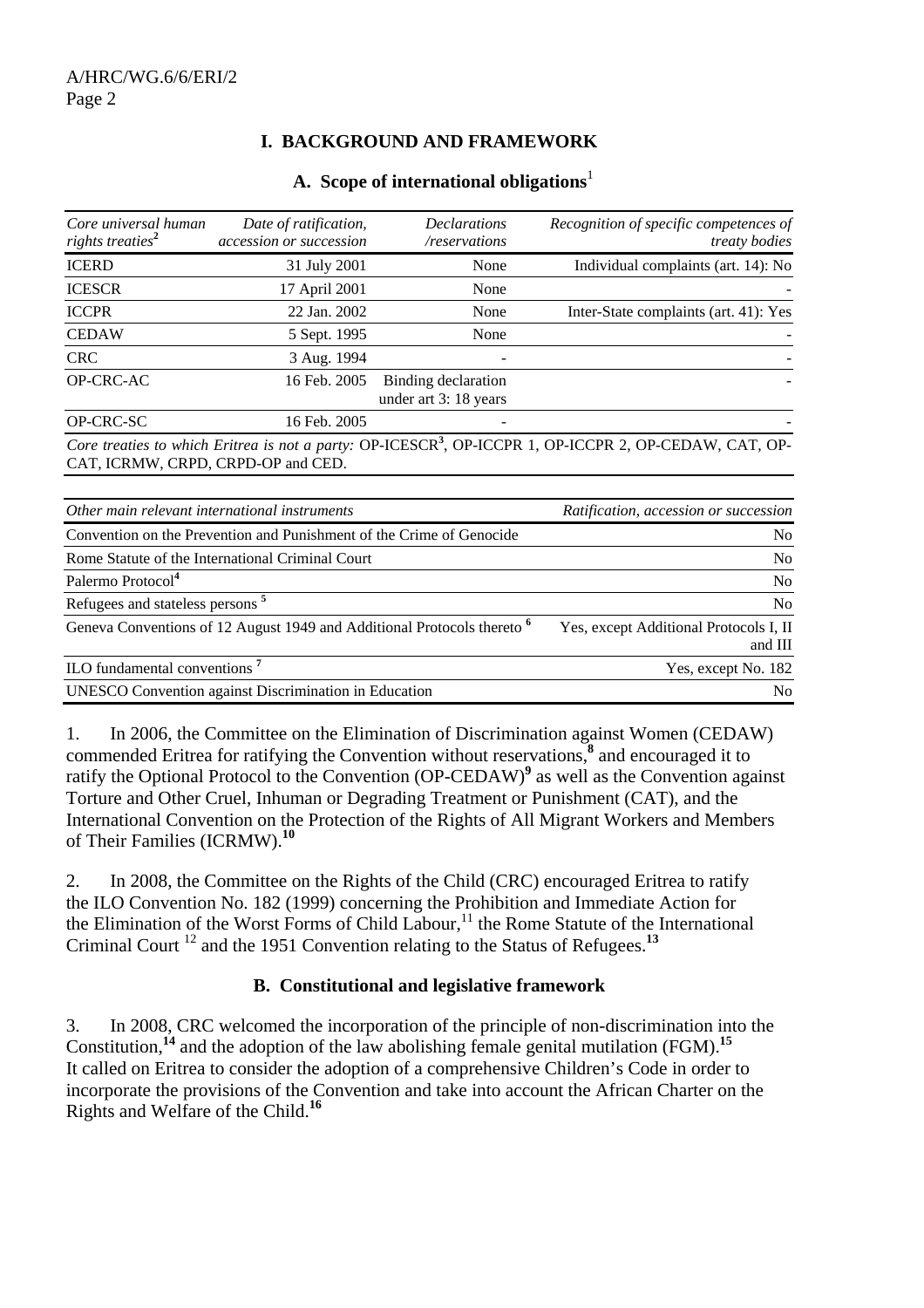#### **C. Institutional and human rights infrastructure**

4. In 2008, CRC recommended that Eritrea establish an independent national human rights institution in full compliance with the Paris Principles.**<sup>17</sup>** As of 20 April 2009, Eritrea did not have a national human rights institution accredited by the International Coordinating Committee of National Institutions for the Promotion and Protection of Human Rights (ICC).**<sup>18</sup>**

#### **D. Policy measures**

5. While noting the adoption of several specific action plans and programmes, CRC recommended to Eritrea to adopt a National Plan of Action for Children covering all areas of the Convention and ensure its implementation with adequate human and financial resources, accompanied with assessment and evaluation mechanisms.**<sup>19</sup>** It also requested Eritrea to pay attention to the protection of the rights of children belonging to vulnerable groups, including children belonging to minority groups, children with disabilities, children affected by and/or infected with HIV/AIDS and children living in poverty and in remote and rural areas.**<sup>20</sup>**

#### **II. PROMOTION AND PROTECTION OF HUMAN RIGHTS ON THE GROUND**

#### **A. Cooperation with human rights mechanisms**

| Treaty body <sup>21</sup> | Latest report<br>submitted and<br>considered | Latest<br>concluding<br>observations | Follow-up response | Reporting status                                                           |
|---------------------------|----------------------------------------------|--------------------------------------|--------------------|----------------------------------------------------------------------------|
| <b>CERD</b>               |                                              |                                      |                    | Initial to third reports overdue since<br>2002, 2004 and 2006 respectively |
| <b>CESCR</b>              |                                              | -                                    |                    | Initial report overdue since 2003                                          |
| <b>HR</b> Committee       |                                              | $\overline{\phantom{0}}$             |                    | Initial report overdue since 2003                                          |
| <b>CEDAW</b>              | 2005                                         | Feb. 2006                            |                    | Fourth report overdue since 2008                                           |
| <b>CRC</b>                | 2007                                         | June 2008                            |                    | Fourth report due in 2011                                                  |

#### **1. Cooperation with treaty bodies**

6. In 2008, CRC noted with satisfaction that certain concerns and recommendations made upon the consideration of the initial report of Eritrea in 2003 had been addressed*.* However, it expressed concern that recommendations regarding, inter alia, legal reform, national plan of action, independent monitoring, resources allocation, data collection, harmful traditional practices, birth registration, child labour and juvenile justice had not been given sufficient follow-up.**<sup>22</sup>**

#### **2. Cooperation with special procedures**

| Standing invitation issued                  | No                                                                                                                                                                                                                                                                                                                                          |
|---------------------------------------------|---------------------------------------------------------------------------------------------------------------------------------------------------------------------------------------------------------------------------------------------------------------------------------------------------------------------------------------------|
| Latest visits or mission reports            |                                                                                                                                                                                                                                                                                                                                             |
| Visits agreed upon in principle             |                                                                                                                                                                                                                                                                                                                                             |
| Visits requested and not yet agreed<br>upon | Special Rapporteur on the right to freedom of opinion and expression,<br>requested in 2003, renewed in 2005; Special Rapporteur on freedom of<br>religion or belief, requested in 2004; Special Rapporteur on the right to food,<br>requested in 2003; Special Rapporteur on the question of torture requested in<br>2005, renewed in 2007. |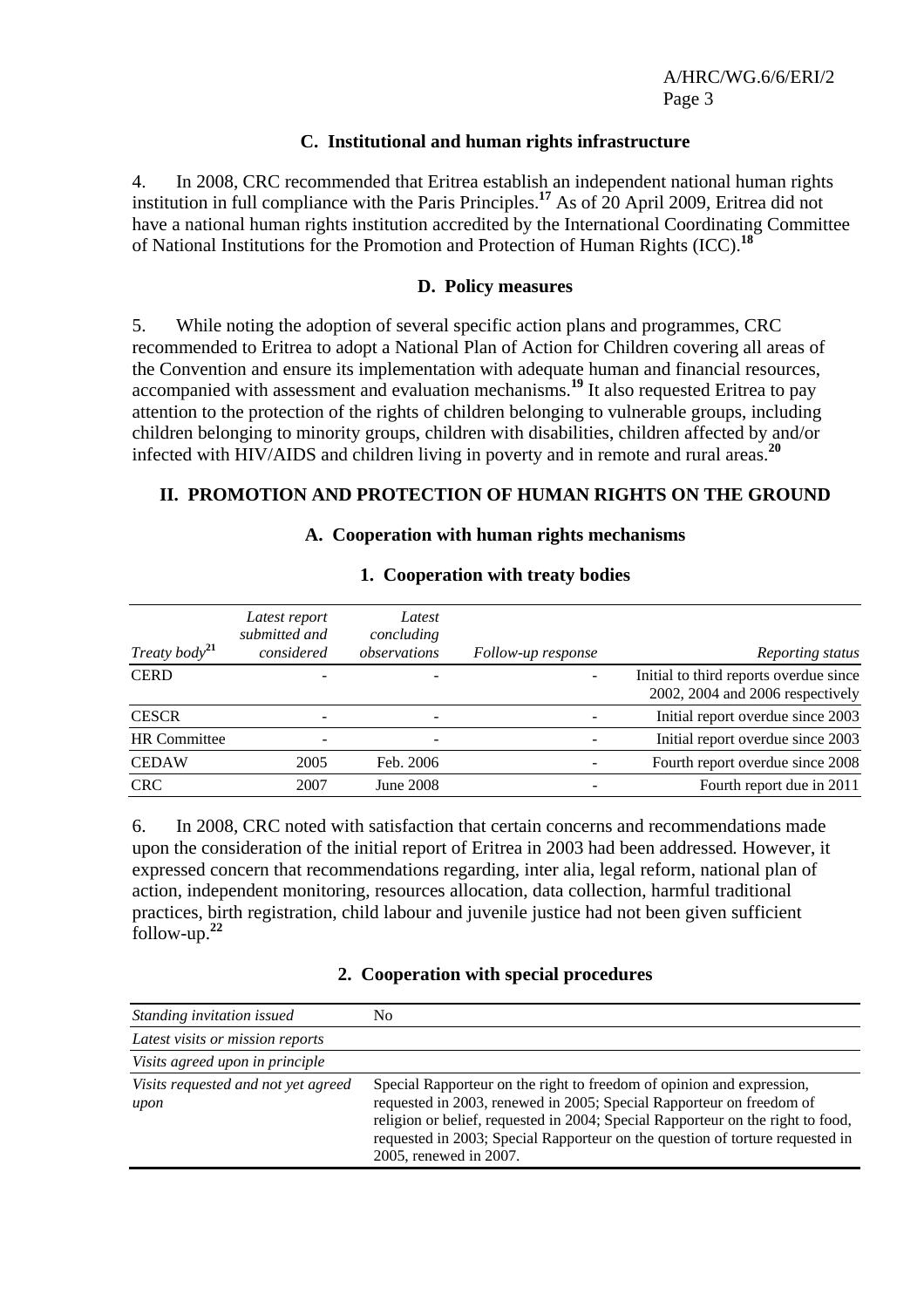| Facilitation/cooperation during<br>missions               |                                                                                                                                                                                                                                                                |
|-----------------------------------------------------------|----------------------------------------------------------------------------------------------------------------------------------------------------------------------------------------------------------------------------------------------------------------|
| Follow-up to visits                                       |                                                                                                                                                                                                                                                                |
| Responses to letters of allegations<br>and urgent appeals | During the period under review 15 communications were sent concerning,<br>inter alia, particular groups and 40 individuals, including 2 women. The<br>Government replied to 1 communication, representing replies to 6 per cent of<br>the communications sent. |
| Responses to questionnaires on<br>thematic issues $^{23}$ | Eritrea responded to none of the 15 questionnaires sent by special procedures<br>mandate holders $^{24}$ within the deadlines.                                                                                                                                 |

### **3. Cooperation with the Office of the High Commissioner for Human Rights**

7. By its resolution 1312 (2000), the Security Council established the United Nations Mission in Ethiopia and Eritrea (UNMEE) and defined its mandate which included coordinating the Mission's activities with humanitarian and human rights activities of the United Nations and other organizations in those areas.**<sup>25</sup>** The Human Rights Office of UNMEE was mandated to monitor the Temporary Security Zone between Eritrea and a neighbouring country and areas adjacent to it, investigating and reporting on allegations of cross-border incidents and human rights violations.**<sup>26</sup>** In 2005, the Office provided assistance to the Government of Eritrea to promote respect for and protection of human rights of individuals and to build trust between authorities and citizens.**<sup>27</sup>** In 2007, the Office engaged in human rights awareness-raising activities in schools and women's centres, together with the National Union of Eritrean Women and the National Youth Organization in Eritrea.**<sup>28</sup>** Through its offices and sub-offices, UNMEE contributed to the safe return of refugees and internally displaced persons.**<sup>29</sup>** In 2008, the Security Council regretted that Eritrea's obstruction towards UNMEE had reached a level so as to undermine the basis of the Mission's mandate and had compelled UNMEE to temporarily relocate from Eritrea.**<sup>30</sup>** The Security Council decided to terminate UNMEE's mandate effective on 31 July 2008.**<sup>31</sup>**

8. OHCHR's Regional Office established in 2001 in Addis Ababa covers countries in the East and Horn of Africa, including Eritrea. The Office works to build regional and national capacity to protect and promote human rights, raises public awareness about human rights, and engages with United Nations Country Teams and offices in the region, including the Human Rights Office of UNMEE until UNMEE came to its end, to advise and support them in integrating a human rights-based approach into their programming.**<sup>32</sup>**

### **B. Implementation of international human rights obligations**

# **1. Equality and non-discrimination**

9. While noting the advocacy work carried out by the National Union of Eritrean Women, CEDAW in 2006 expressed concerns about the persistence of patriarchal attitudes and deeprooted stereotypes regarding the role and responsibilities of women and men in society, which are discriminatory to women. For example, CEDAW was concerned that, while participation in National Services created eligibility for access to land and other economic resources, women were exempt from National Service on grounds of marriage, thus losing eligibility for access to land and other resources.<sup>33</sup> CEDAW requested Eritrea to study the extent to which women lose access to land and other resources because of non-participation in National Service owing to marriage; to educate communities on the discriminatory aspects of early marriage; and to find solutions for women who have already lost or are losing their eligibility for land and other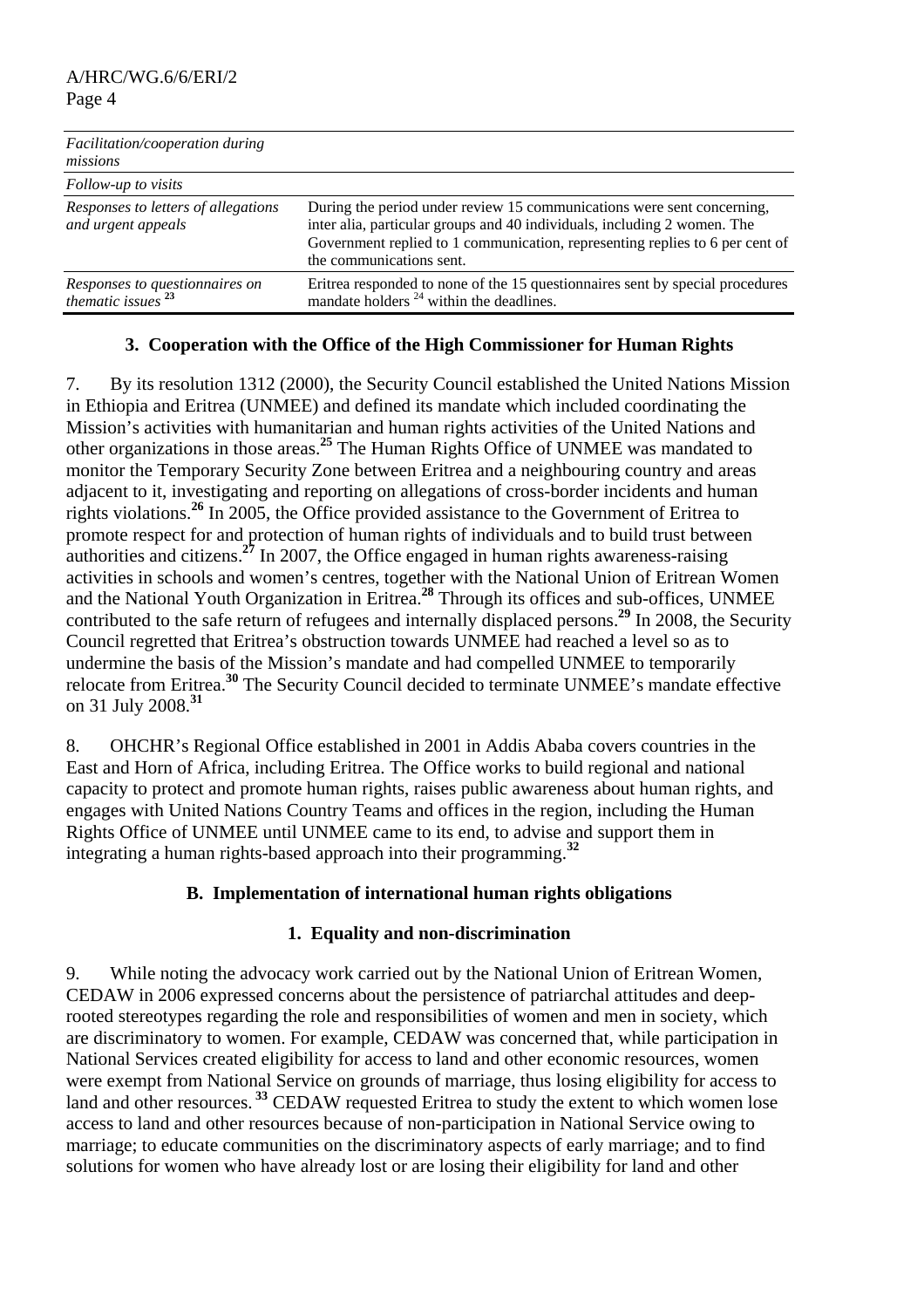resources owing to early marriage. **<sup>34</sup>** CEDAW also requested, as highlighted as well in the 2007-2011 United Nations Development Assistance Framework (UNDAF) report,**<sup>35</sup>** to make the promotion of gender equality an explicit component of all its national development strategies, policies and programmes, in particular those aimed at poverty alleviation and sustainable development, including its Poverty Reduction Strategy and Food Security Strategy.**<sup>36</sup>**

10. In 2008, CRC was concerned that de facto discrimination against certain groups of children persisted, particularly with regards to girls, children living in poverty, children affected by and/or infected with HIV/AIDS, orphans and children belonging to nomadic and pastoralist minorities.<sup>37</sup> It recommended that Eritrea make combating discrimination against vulnerable groups a national priority, in particular design programmes which enable the girl to access her rights without discrimination and to raise awareness among all stakeholders and society at large of the value of the girl child.**<sup>38</sup>** It also recommended that Eritrea develop a legal framework and strategy in order to protect children and prevent discrimination against children infected with and affected by HIV/AIDS.**<sup>39</sup>**

11. In 2005, the United Nations Secretary-General mentioned that he had received with concern reports from Eritrea and a neighbouring country, of discrimination on grounds of nationality, and of difficulties in accessing public social services, against each other's nationals.**<sup>40</sup>** In 2006, he mentioned that reports from UNMEE also indicate that persons of this neighbouring country's origin continued to face discriminatory practices in Eritrea, including the demand for payment or high "repatriation clearance fees".**<sup>41</sup>**

# **2. Right to life, liberty and security of the person**

12. The Working Group on Enforced and Involuntary Disappearances transmitted 54 cases to the Government and all of them remain outstanding.**<sup>42</sup>** On June 2006, the Government sent a communication regarding all outstanding cases. The responses were not considered sufficient to clarify the 54 cases.**<sup>43</sup>** The Working Group reminded the Government of its responsibility to conduct thorough and impartial investigations "for as long as the fate of the victim of enforced disappearance remains unclarified".**<sup>44</sup>**

13. The 2009 UNHCR Eligibility Guidelines indicated that Eritreans who are forcibly returned may, according to several reports, face arrest without charge, detention, ill-treatment, torture or sometimes death. They are reportedly held incommunicado, in over-crowded and unhygienic conditions, with little access to medical care, sometimes for extended periods of time.**<sup>45</sup>**

14. In 2008, CRC was concerned over the information that children, including those in high schools, are victims of torture, cruel and degrading treatment by the police and military, in particular children seeking to avoid military service.**<sup>46</sup>** It requested Eritrea to take effective measures to protect all children from torture, cruel, inhuman and degrading treatment; to investigate and sanction those responsible for having committed abuses; ensure that all child victims of ill-treatment are provided access to physical and psychological recovery and social reintegration as well as compensation.**<sup>47</sup>**

15. While welcoming that the minimum age for recruitment into the military was set to 18, CRC was concerned over reports of forced underage recruitment, detention and ill-treatment of boys under the age when they were required to serve their compulsory military service, as well as over the lack of physical and psychological recovery for children affected by armed conflict.**<sup>48</sup>** It, inter alia, urged Eritrea to take all possible measures to prevent the recruitment of children.**<sup>49</sup>**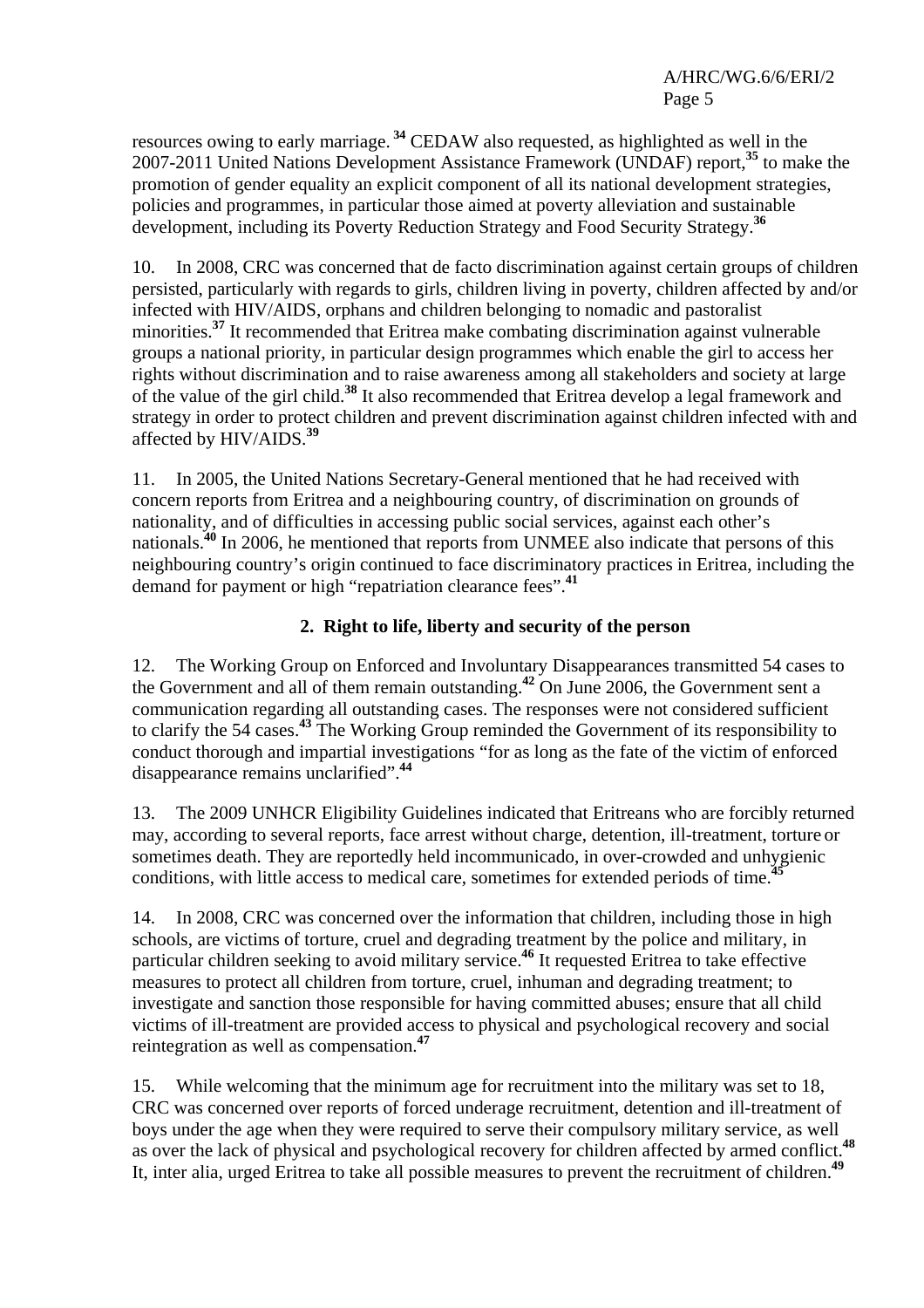16. In 2008, CRC noted that the provision on corporal punishment in the Transitional Penal Code only applies to children under 15 when endangering gravely their physical and mental health and that "reasonable chastisement" remains permitted. CRC was concerned that corporal punishment was still widely practiced in the home, the schools and other settings.**<sup>50</sup>** It recommended that Eritrea prohibit corporal punishment by law and enforce the prohibition in all settings.**<sup>51</sup>**

17. In 2008, while noting with appreciation efforts by Eritrea to eradicate FGM through the adoption of the law abolishing it, the adoption a five-year strategic plan as well as awarenessraising campaigns, CRC reiterated its serious concern over the very high incidence of FGM.**<sup>52</sup>** It recommended that Eritrea continue and strengthen its efforts including through effectively enforcing the criminalization of FGM; that the national plan of action against FGM be implemented in a comprehensive manner and that adequate resources be allocated for its implementation; that retraining be provided, where appropriate, for practitioners of FGM and that they were supported to find alternative sources of income.**<sup>53</sup>** On the same issue, the 2009 UNHCR Eligibility Guidelines indicated that although recently banned, FGM is still prevalent in the country, continuing to affect an estimated 90 per cent of the female population; and that the enforcement of the law abolishing FGM is still difficult to ascertain.**<sup>54</sup>**

18. The 2009 UNHCR Eligibility Guidelines indicated that rape inside marriage is not considered a crime in Eritrea.**<sup>55</sup>** CEDAW in 2006 called on Eritrea to enact legislation on domestic violence, including marital rape and all forms of sexual abuse.**<sup>56</sup>**

19. The 2009 UNHCR Eligibility Guidelines noted that a pattern of sexual violence against female conscripts exists within the military. In light of the pervasive gender-based violence within the military and its serious consequences, women draft evaders/deserters may be at risk of persecution.**<sup>57</sup>**

20. The Special Representative of the Secretary-General on the situation of human rights defenders was concerned about reports that all prison visits by international human rights organizations are prohibited.**<sup>58</sup>**

21. In 2008, CRC welcomed the initiatives by Eritrea to combat sexual exploitation of children, including the establishment of a national plan of action. Nevertheless, it was concerned over the rising numbers of victims, especially girls.**<sup>59</sup>** It recommended that Eritrea undertake a comprehensive study on children victims of sexual exploitation and abuse, carry out awarenessraising educational measures to prevent and eliminate sexual exploitation, train professionals working in the field of juvenile justice, ensure adequate resources and implement a comprehensive policy for the prevention, recovery and social reintegration of child victims.**<sup>60</sup>**

22. In 2008, CRC was concerned over information about widespread child labour and over the lack of comprehensive measures to ensure the protection of children from economic exploitation and the worst forms of child labour.**<sup>61</sup>** It urged Eritrea inter alia to ratify the ILO Convention No. 182 (1999) concerning the Prohibition and Immediate Action for the Elimination of the Worst Forms of Child Labour.**<sup>62</sup>**

23. While noting information regarding measures taken to protect street children, CRC was concerned about the increasing number of street children, especially in major urban centres, and about the fact that these children are often victims of drug abuse, sexual exploitation, harassment and victimization by members of the police force.<sup>63</sup> It recommended that Eritrea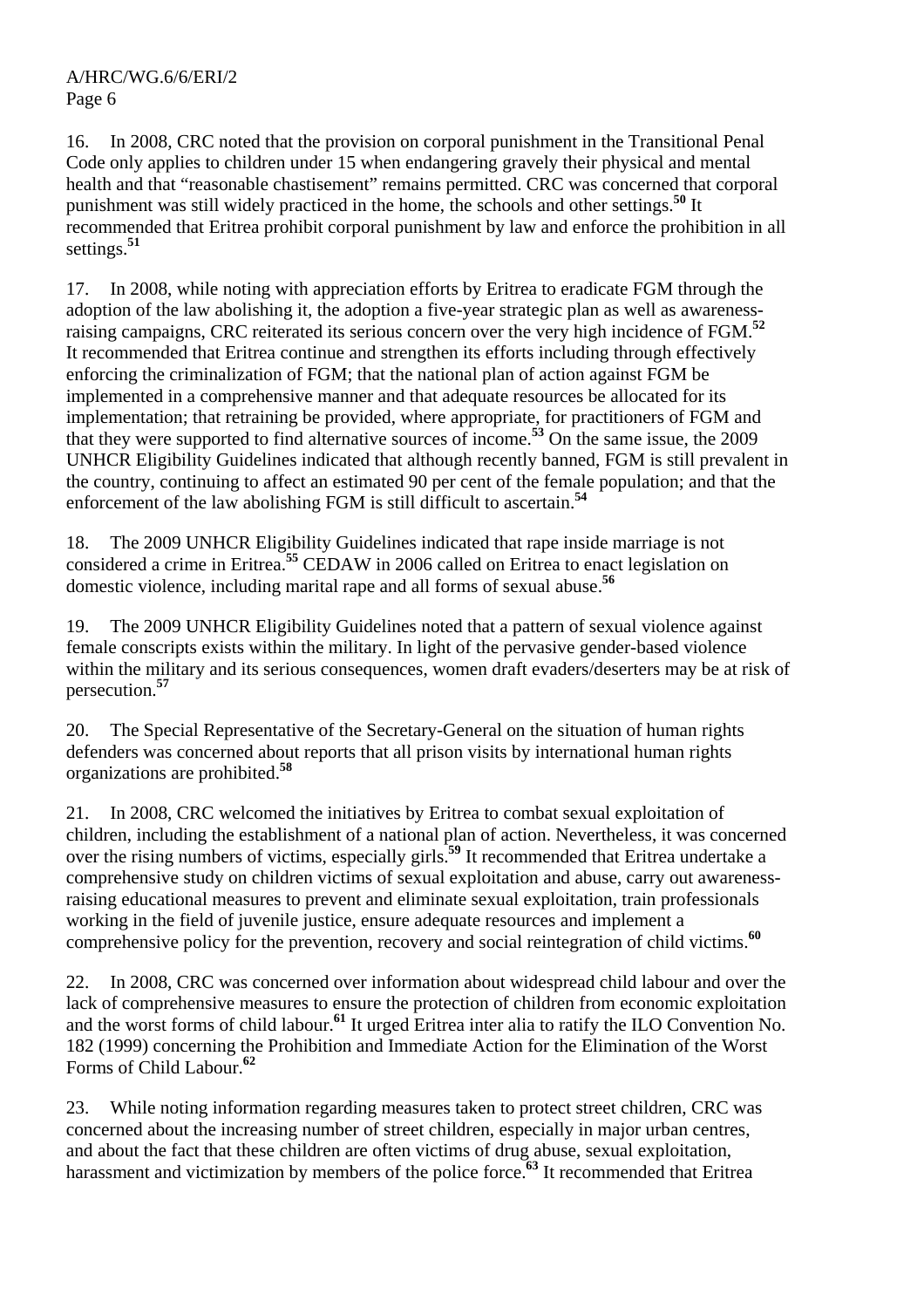undertake a systematic assessment of the situation of street children and develop and implement a comprehensive policy addressing the root causes.**<sup>64</sup>**

## **3. Administration of justice, including impunity, and the rule of law**

24. The Special Representative of the Secretary-General on the situation of human rights defenders was concerned about reports that human rights violations by members of the security forces are reported to be committed with total impunity.**<sup>65</sup>**

25. In 2008, CRC regretted the absence of a child friendly juvenile justice system in the country. It reiterated its concern that children between 15 and 17 are tried as adults; deprivation of liberty was not used as a measure of last resort; the lack of separation of children from adults in pretrial detention.**<sup>66</sup>** It recommended, inter alia, that Eritrea develop a juvenile justice system with specialized juvenile courts, and that detention of child offenders is used as a measure of last resort.**<sup>67</sup>**

# **4. Right to privacy, marriage and family life**

26. In 2008, CRC reiterated its concern as to the lack of consistency between the minimum marriage age set at 18 years old in the Constitution and the Civil Code and customary laws, which also applied differently to boys and girls. It also expressed concern about children, especially girls, being married between the ages of 13 and 15.**<sup>68</sup>** While noting the efforts undertaken in this regard, it recommended that Eritrea enforce legislation on the minimum age of marriage at 18 and develop further sensitization programmes involving community, traditional and religious leaders as well as society at large, including children themselves.**<sup>69</sup>**

### **5. Freedom of religion or belief, expression, association and peaceful assembly, and right to participate in public and political life**

27. In June 2005, the Special Rapporteur on freedom of religion or belief, the Working Group on Arbitrary Detention and the Special Rapporteur on the question of torture sent communications to the Government concerning various cases of detention of Christians solely on the basis of religious beliefs.**<sup>70</sup>** Fear was expressed that the detainees were at risk of being tortured in an attempt to force them to renounce their faith, sometimes by extracting signed renunciations.**<sup>71</sup>** The Government has not replied to these communications.**<sup>72</sup>**

28. In October 2007, the Special Rapporteur on freedom of religion or belief stated that 25 Jehovah's Witnesses were detained solely on the basis of their religious beliefs, including eleven for conscientious objection to military service. The Government has not designed any service alternative to military service, which would permit Jehovah's Witnesses and others whose faith prevents them from serving in the army to satisfy the requirement of doing national service.**<sup>73</sup>** The Special Rapporteur stressed that the right of conscientious objection to military service is a right which is closely linked with freedom of religion of belief.**<sup>74</sup>** She also stressed that Eritrea as all States should pay increased attention to attacks on places of worship and ensure that all perpetrators of such attacks are properly prosecuted and tried.**<sup>75</sup>**

29. In November 2006, the Special Rapporteur on the right to freedom of opinion and expression sent a communication concerning the alleged death of three journalists and detention of other journalists. The Special Rapporteur shared also his concern with regard to the detention without any court hearing of more than 60 political prisoners, including former ministers, high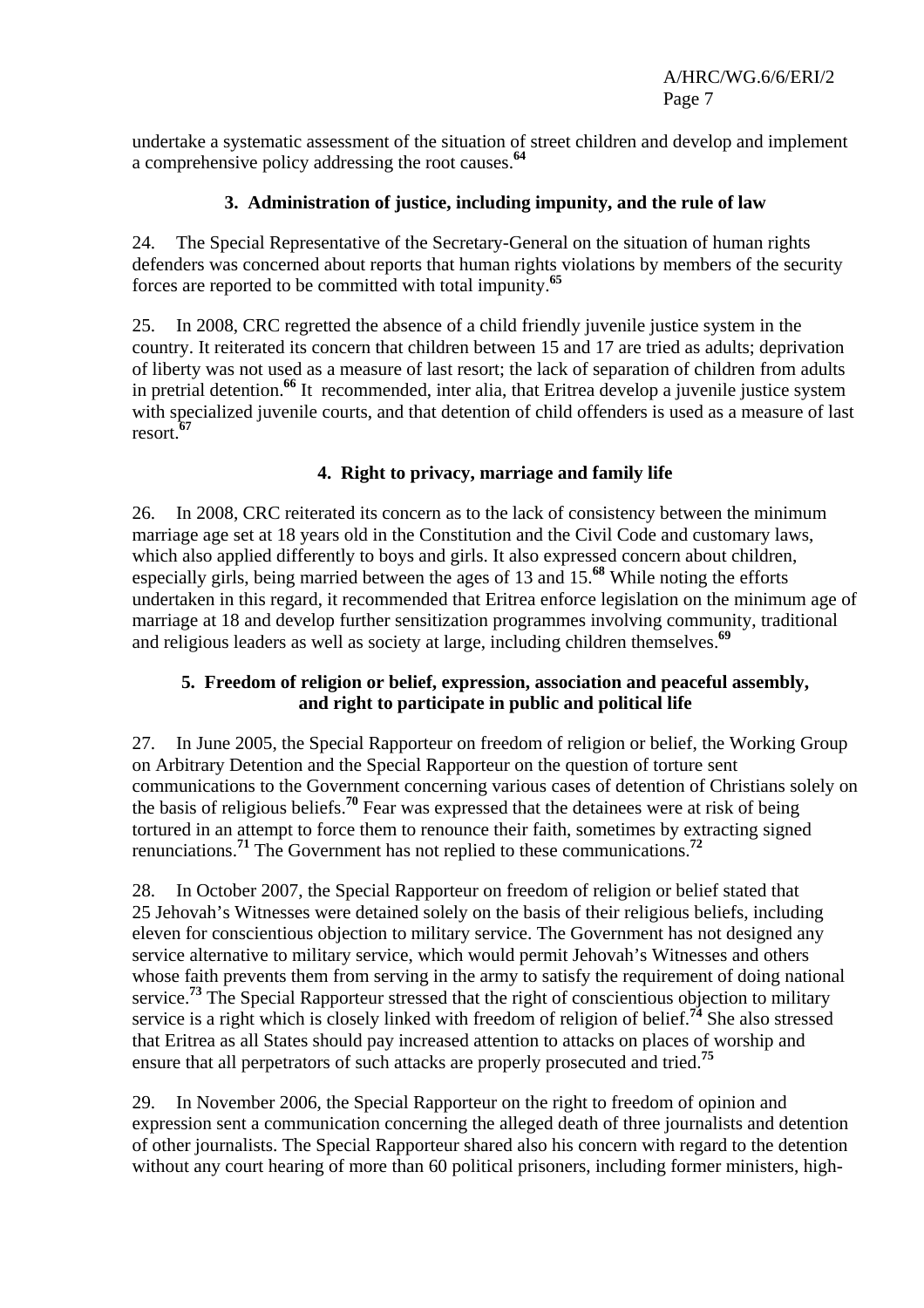ranking civil and military officers, personalities of the opposition and several journalists at the Eiraeiro detention centre in the aftermath of the 2001 September protests.**<sup>76</sup>** A month later, jointly with the Working Group on Arbitrary detention, the Special Rapporteur sent another communication concerning the detention of nine media workers in an undisclosed location, where they might have been at risk of torture or other forms of ill-treatment. The Government did not reply to those communications.**<sup>77</sup>** Also on the issue of media, the 2009 UNHCR Eligibility Guidelines indicated that internet connections are reported to be censored. Journalists expressing dissenting views remain at particular risk of arbitrary arrest and detention, and, as such, can demonstrate a well-founded fear of persecution.**<sup>78</sup>** In 2008, CRC also expressed concern about the severe restriction on the freedom of expression and the lack of free media.**<sup>79</sup>**

30. In May 2005, the Special Rapporteur on the right to freedom of expression, jointly with the Working Group on Arbitrary Detention, the Special Rapporteur on the question of torture and the Special Representative of the Secretary-General on the situation of human rights defenders sent a communication regarding the detention of three trade union leaders for urging protests against workers' worsening of standard of living. They were held incommunicado, with no access to lawyers and they were not brought before a magistrate within the 48 hours of arrest.**<sup>80</sup>**

31. The Special Representative of the Secretary-General on the situation of human rights defenders noted, as highlighted also by CRC,**<sup>81</sup>** that non-governmental political, civic, and social institutions and organizations are reportedly largely prohibited from functioning, as are minority religious institutions.**<sup>82</sup>** Reportedly, it is forbidden for any group of people to assemble without approval by the Government.**<sup>83</sup>** Moreover, under the law, international non-governmental organizations are limited to relief and rehabilitation activities, and are not permitted to work with local communities independently of the Government.<sup>84</sup> In 2007, the United Nations Secretary-General indicated that the total number of international non-governmental organizations operating in Eritrea had dropped from 37 in early 2005 to 10 in 2007. He added that the remaining non-governmental organizations continued to face operational difficulties, including restrictions in obtaining travel permits, conducting assessments as well as delays in Government approval of programmes.**<sup>85</sup>**

32. In 2006, CEDAW congratulated Eritrea on proclamation No. 86/1996 which reserves 30 per cent of seats in regional assemblies for women.**<sup>86</sup>** A 2008 United Nations Statistics Division source indicated that the proportion of seats held by women in the national Parliament in 2008 was 22 per cent.**<sup>87</sup>**

# **6. Right to work and to just and favourable conditions of work**

33. In 2008, the ILO Committee of Experts noted that the Civil Service Proclamation has not yet been enacted. Section 9(3) of the draft Proclamation provides that "salary scales shall ensure equal pay for equal work and maintain internal equity". The Committee urged the Government to amend the draft Civil Service Proclamation to provide for equal remuneration for work of equal value, as envisaged under the ILO Equal Remuneration Convention (No. 100), and to supply the text of the legislation, once it has been adopted, as well as the new salary scales.**<sup>88</sup>**

# **7. Right to social security and to an adequate standard of living**

34. In 2006, the Special Rapporteur on the right to food was concerned about the situation across the Horn of Africa where Eritrea among others was affected by a drought, food insecurity and livelihood crisis.**<sup>89</sup>** In 2007, the United Nations Secretary-General reported that as in the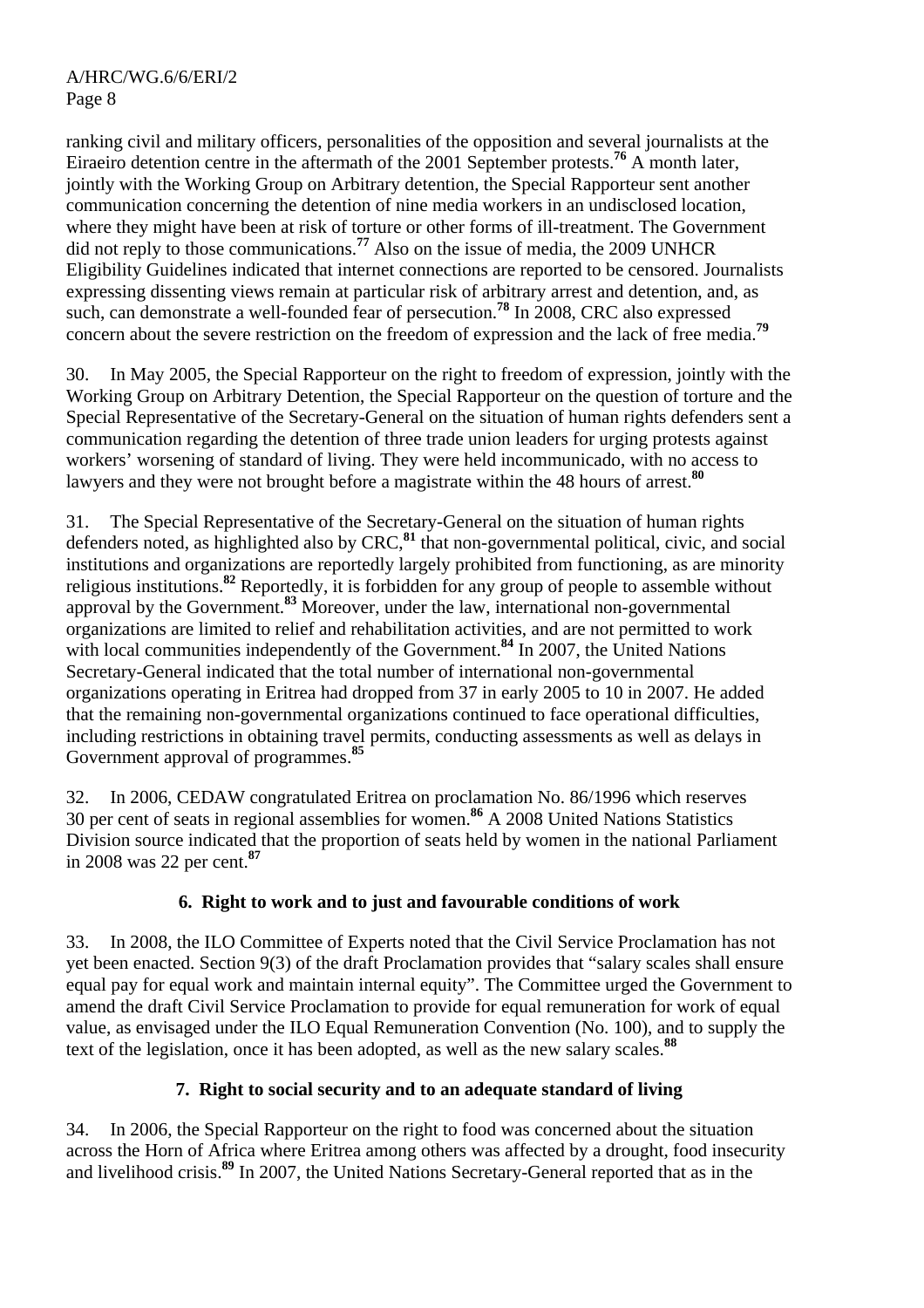past the humanitarian situation in Eritrea continued to be a source of serious concern, as high malnutrition rates persisted among the many vulnerable communities, exceeding emergency levels in some regions. He mentioned that access to basic social services remained inadequate, particularly in rural areas.**<sup>90</sup>** He also mentioned that the provision of humanitarian assistance in Eritrea continued to face significant challenges, especially in the light of limited presence of partners from non-governmental organizations and civil society and that despite encouraging reports by the World Food Programme (WFP) on high-yield cereal production in Eritrea, there were areas with limited or no harvest, thus threatening the food security of a significant section of Eritrean local residents. He added that in the meantime, the activities of WFP were still suspended, following the decision by the Government to integrate all incoming food aid into its national food security policy.**<sup>91</sup>** Also in 2007, according to the United Nations Secretary-General, the Government of Eritrea informed the United Nations that it was in the process of preparing its food security road map.**<sup>92</sup>**

35. In 2008, CRC was concerned at the widespread poverty in Eritrea and the large numbers of children who do not enjoy the right to an adequate standard of living, including access to food, clean drinking water, adequate housing and sanitation.**<sup>93</sup>** CRC recommended that Eritrea improve its coordination and reinforce its efforts to allocate adequate human and financial resources to provide support and material assistance, with a particular focus on the most marginalized and disadvantaged families.**<sup>94</sup>**

36. While noting the efforts made by Eritrea to improve reproductive health care for women, including through the Safe Motherhood programme, CEDAW in 2006 remained concerned about the limited access to adequate health-care services for women, especially women in rural areas, about the maternal mortality rate which is among the highest in the world as well as early pregnancies and deaths due to clandestine abortions.**<sup>95</sup>** CEDAW recommended taking measures to improve women's access to health care, especially emergency obstetric care and health-related services and information; also improving the availability of sexual and reproductive health services, especially for rural women, including family planning, with the aim of preventing early pregnancies and clandestine abortions.**<sup>96</sup>**

37. CRC welcomed in 2008 the information by Eritrea that anti-retroviral treatment is available free of charge. However, it noted the challenges involved in ensuring its accessibility to all those who need it. It was concerned about the increasing HIV/AIDS infection rates and notes that children, and in particular adolescent girls in urban areas, are highly vulnerable to contracting HIV/AIDS. It was also concerned that prevention of mother to child transmission (PMTCT) services are inadequate and that testing and counseling services are insufficient.**<sup>97</sup>**

# **8. Right to education and to participate in the cultural life of the community**

38. In 2008, CRC welcomed the improved enrolment rates in schools of all levels, the increased budget allocation for education, the provision of education in various languages, as well as the improved collection of statistics on school attendance of children. However, it was concerned that the literacy rate remains high as access to primary education is insufficient and net enrolment still low. It was also concerned at the large number of school dropouts; overcrowding in classrooms; the low rate of transition to secondary school; the limited provisions for vocational training; the insufficient number of trained teachers and available school facilities; and the poor quality of education. Furthermore, it was concerned that considerable challenges still hamper eliminating inequalities which disadvantage children's access to education, in particular in rural regions and among nomadic groups, and on the basis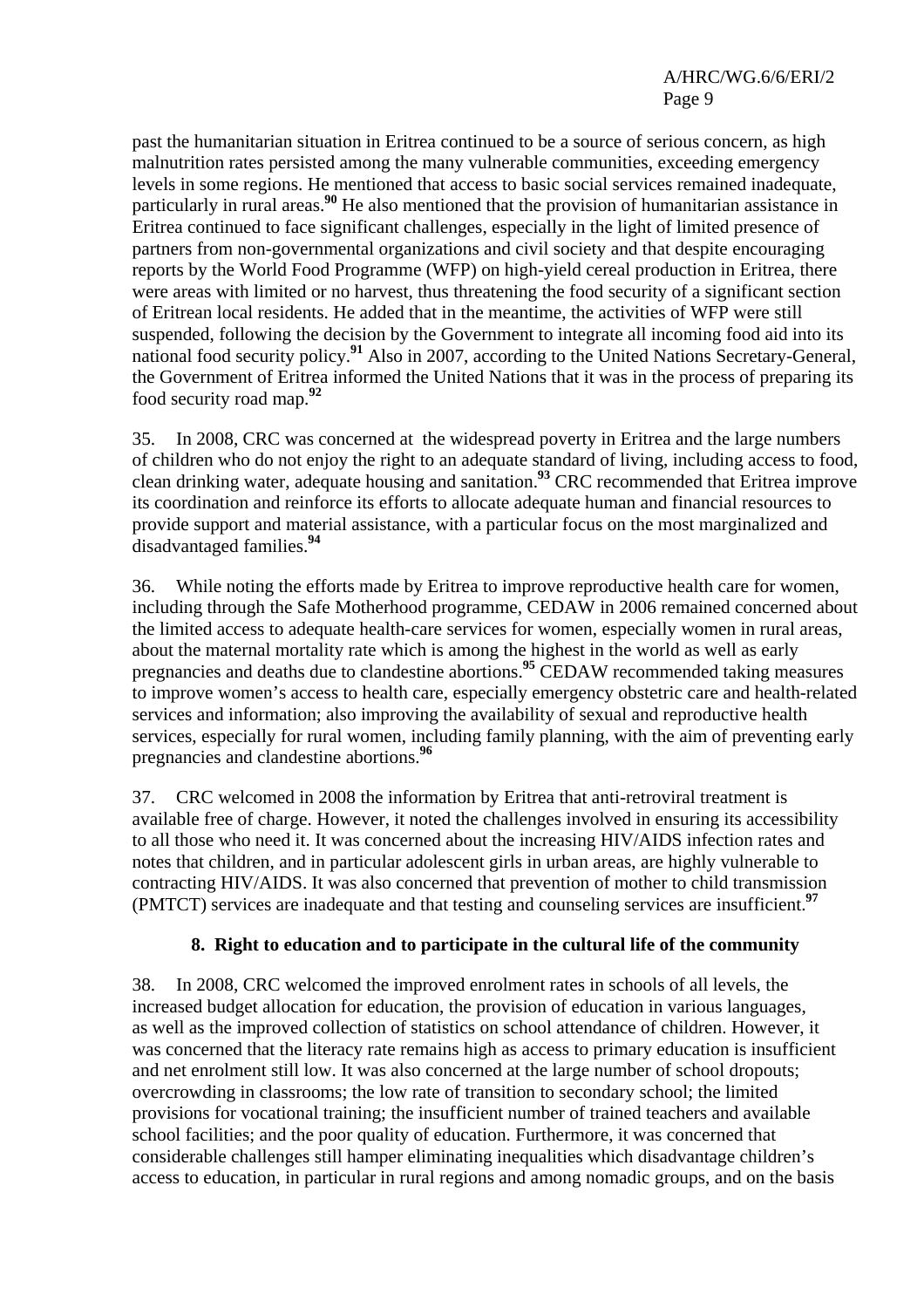of ethnicity and sex. It also expressed concern over information that secondary school students have to undergo obligatory military training.<sup>98</sup> The Committee recommended that Eritrea, inter alia, ensure that primary education is free and compulsory; increase public expenditure for education, in particular primary education; undertake additional efforts to ensure access to adaptable informal education of high quality to vulnerable groups, inter alia, by addressing indirect and hidden costs of school education.**<sup>99</sup>**

### **9. Minorities and indigenous peoples**

39. While noting the reported efforts by Eritrea to improve the rate of birth registration, CRC was in 2008 concerned at the large numbers of children, in particular those of minorities, neither registered at birth nor at a later stage*.* **<sup>100</sup>** The Committee requested Eritrea to strengthen and further develop measures to ensure registration of all children born within the national territory, including those of minorities and living in remote areas.**<sup>101</sup>**

# **10. Migrants, refugees and asylum-seekers**

40. A 2007 UNHCR report indicated that Eritrea recognizes refugees from certain countries on a *prima facie* basis, while it has not put in place national refugee status determination (RSD) procedures. UNHCR continues discussions with the authorities on, inter alia, the development of national RSD procedures.**<sup>102</sup>**

41. In 2008, CRC regretted that Eritrea did not adequately collaborate with humanitarian agencies in order to ensure protection of internally displaced children and requested Eritrea to extend further cooperation with such agencies in order to assist refugee and internally displaced children; to take all measures to guarantee protection of refugee children in line with international human rights and refugee law, while taking into account the Committee's general comment No. 6 (2005) on the treatment of unaccompanied and separated children outside their country of origin.**<sup>103</sup>**

# **11. Internally displaced persons**

42. In 2007, the United Nations Secretary General pointed out that following the return and resettlement of 20,000 internally displaced persons (IDPs) in the Gash Barka region, in western Eritrea, with the support of the United Nations and its partners, all IDPs' camps in the region had been closed. However, both the resettled internally displaced persons and the 12,000 others remaining in camps in the Debub region, in southern Eritrea, still required humanitarian assistance, particularly basic needs. He noted that since the resettlement programme was ongoing, the remaining camps would close when its residents had all been resettled.**<sup>104</sup>**

# **III. ACHIEVEMENTS, BEST PRACTICES, CHALLENGES AND CONSTRAINTS**

43. The 2007- 2011 UNDAF report noted that Eritrea is a food-insecure country, having experienced both chronic food insecurity resulting from the prevalent high poverty levels and overall low development; and acute insecurity triggered by drought and conflict.**<sup>105</sup>**

44. The 2007- 2011 UNDAF report also pointed out that although Eritrea missed the early target of achieving the MDGs dealing with gender equality at the primary school level by 2005, the current trends demonstrate that it is on track to achieve them by 2015. Eritrea is also on track on MDGs targets regarding child health, maternal mortality, HIV/AIDS, malaria and other major diseases, and access to safe water. However, it remains off-track with respect to the eradication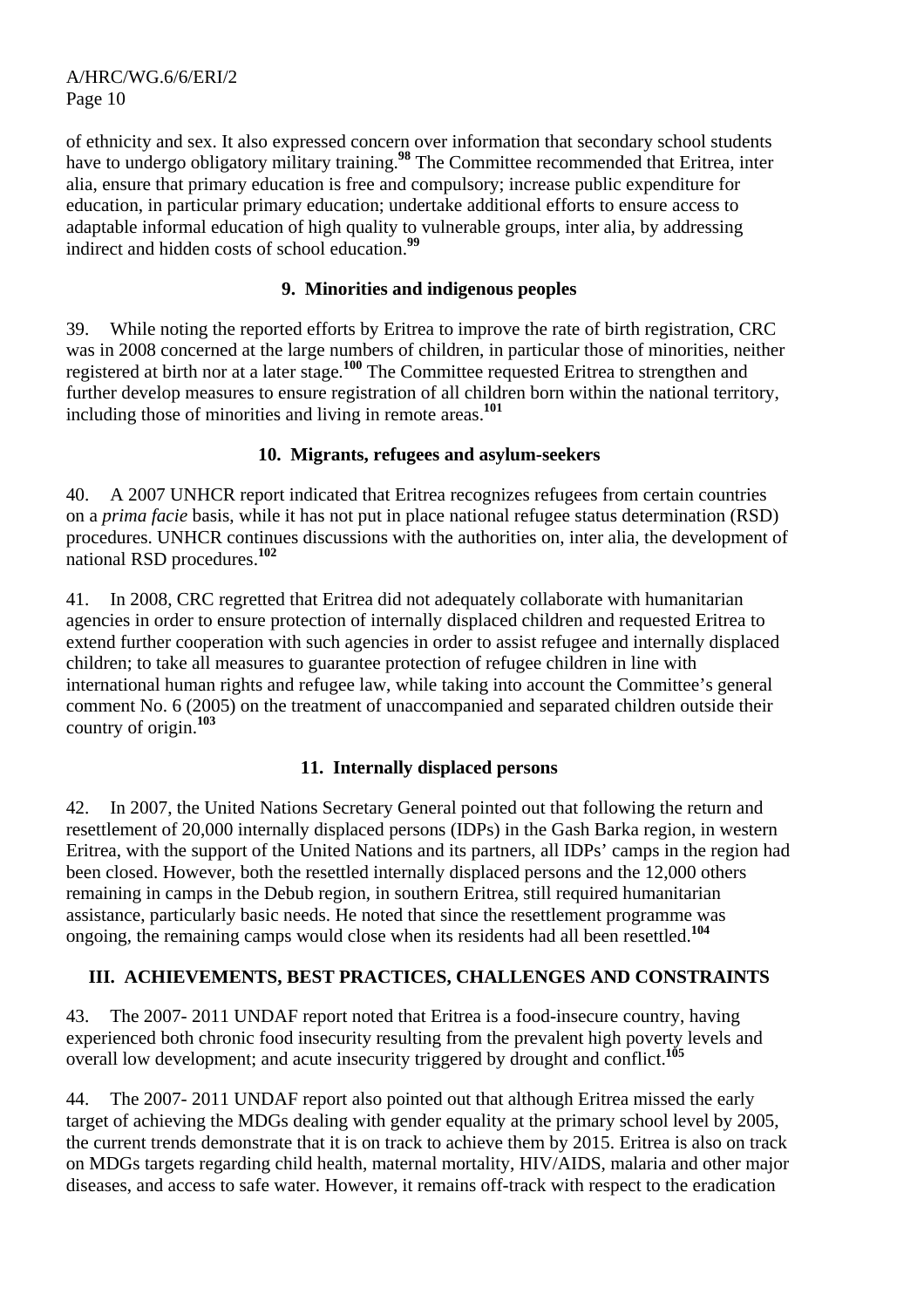of extreme poverty and achievement of universal primary education, two critical goals towards human and economic development. Lack of adequate data on environmental sustainability has not permitted a clear assessment of progress in this area.**<sup>106</sup>**

### **IV. KEY NATIONAL PRIORITIES, INITIATIVES AND COMMITMENTS**

45. N/A.

#### **V. CAPACITY-BUILDING AND TECHNICAL ASSISTANCE**

46. In 2008, CRC recommended that Eritrea seek technical assistance from UNICEF in order to improve access to education for girls and increase the rate of birth registration by the creation of accessible and free institutional structures.**<sup>107</sup>** It also requested Eritrea to develop and implement, with the support of ILO, UNICEF and NGOs, a comprehensive assessment study and a plan of action to prevent and combat child labour, in full compliance with ILO Convention No. 138 (1973) concerning the Minimum Age for Admission to Employment, which Eritrea has ratified.**<sup>108</sup>**

47. The 2007-2011 UNDAF focuses on outcome areas including equitable access of quality basic social services with special emphasis on vulnerable groups, improved capacities to address shortfalls towards MDG targets, access to adequate food, reintegration and security of livelihoods and access to basic social services for IDPs and returnees, and gender equality.**<sup>109</sup>**

#### *Notes*

**1** Unless indicated otherwise, the status of ratifications of instruments listed in the table may be found in *Multilateral Treaties Deposited with the Secretary-General: Status as at 31 December 2006* (ST/LEG/SER.E.25), supplemented by the official website of the United Nations Treaty Collection database, Office of Legal Affairs of the United Nations Secretariat, http://treaties.un.org/.

<sup>2</sup> The following abbreviations have been used for this document:

| <b>ICERD</b>     | International Convention on the Elimination of All Forms of Racial Discrimination   |
|------------------|-------------------------------------------------------------------------------------|
| <b>ICESCR</b>    | International Covenant on Economic, Social and Cultural Rights                      |
| <b>OP-ICESCR</b> | <b>Optional Protocol to ICESCR</b>                                                  |
| <b>ICCPR</b>     | International Covenant on Civil and Political Rights                                |
| <b>ICCPR-OP1</b> | <b>Optional Protocol to ICCPR</b>                                                   |
| <b>ICCPR-OP2</b> | Second Optional Protocol to ICCPR, aiming at the abolition of the death penalty     |
| <b>CEDAW</b>     | Convention on the Elimination of All Forms of Discrimination against Women          |
| <b>OP-CEDAW</b>  | <b>Optional Protocol to CEDAW</b>                                                   |
| <b>CAT</b>       | Convention against Torture and Other Cruel, Inhuman or Degrading Treatment or       |
|                  | Punishment                                                                          |
| OP-CAT           | Optional Protocol to CAT                                                            |
| <b>CRC</b>       | Convention on the Rights of the Child                                               |
| <b>OP-CRC-AC</b> | Optional Protocol to CRC on the involvement of children in armed conflict           |
| OP-CRC-SC        | Optional Protocol to CRC on the sale of children, child prostitution and child      |
|                  | pornography                                                                         |
| <b>ICRMW</b>     | International Convention on the Protection of the Rights of All Migrant Workers and |
|                  | <b>Members of Their Families</b>                                                    |
| <b>CRPD</b>      | Convention on the Rights of Persons with Disabilities                               |
| <b>OP-CRPD</b>   | Optional Protocol to Convention on the Rights of Persons with Disabilities          |
| <b>CED</b>       | International Convention for the Protection of All Persons from Enforced            |
|                  | Disappearance.                                                                      |

<sup>3</sup> Adopted by the General Assembly in its resolution 63/117 of 10 December 2008, in which the General Assembly recommended that a signing ceremony be organized in 2009. Article 17, paragraph 1, of OP-ICESCR states that "The present Protocol is open for signature by any State that has signed, ratified or acceded to the Covenant".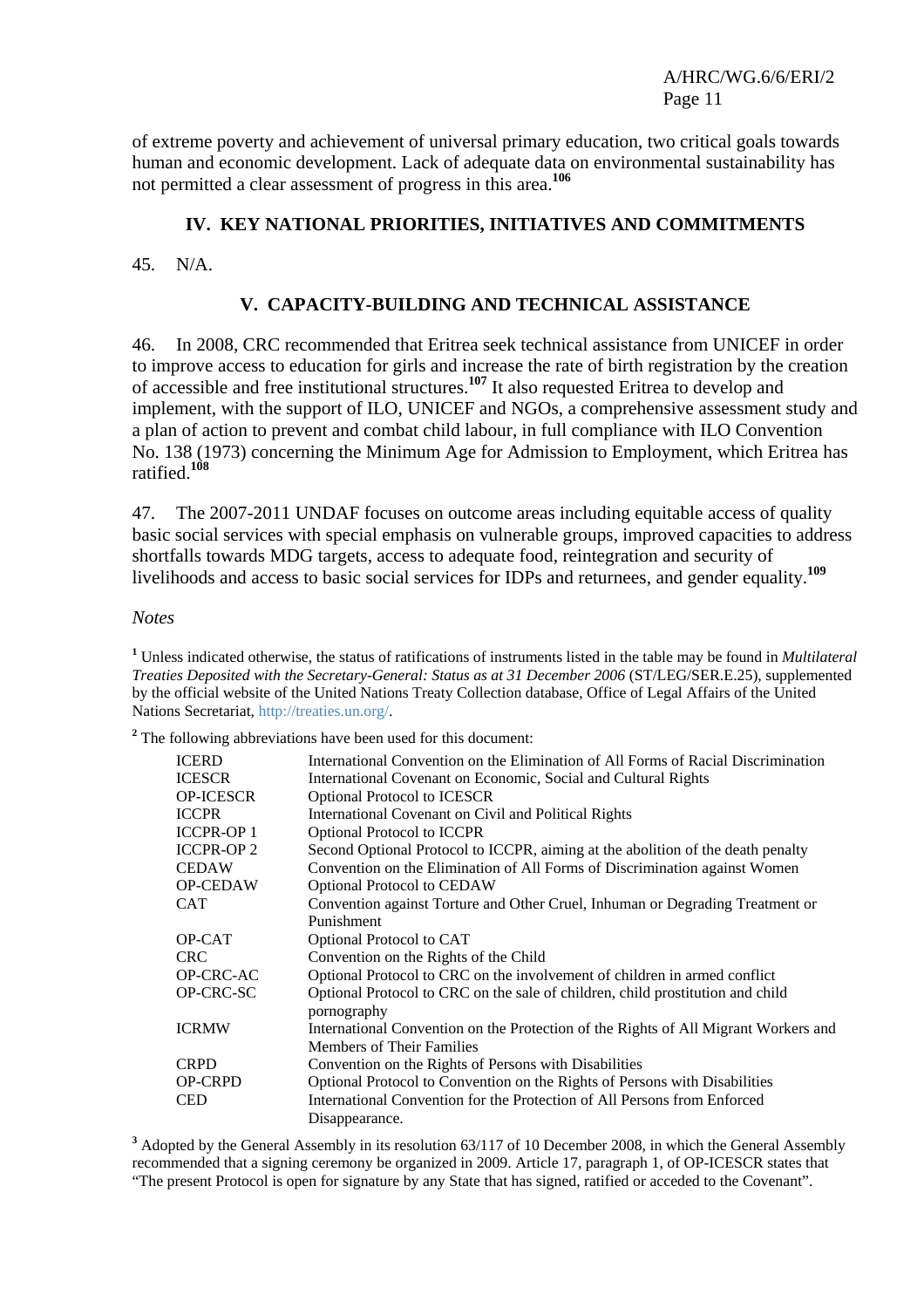<sup>4</sup> Protocol to Prevent, Suppress and Punish Trafficking in Persons, Especially Women and Children, supplementing the United Nations Convention against Transnational Organized Crime.

<sup>5</sup> 1951 Convention relating to the Status of Refugees and its 1967 Protocol, 1954 Convention relating to the status of Stateless Persons and 1961 Convention on the Reduction of Statelessness.

<sup>6</sup> Geneva Convention for the Amelioration of the Condition of the Wounded and Sick in Armed Forces in the Field (First Convention); Geneva Convention for the Amelioration of the Condition of Wounded, Sick and Shipwrecked Members of Armed Forces at Sea (Second Convention); Convention relative to the Treatment of Prisoners of War (Third Convention); Convention relative to the Protection of Civilian Persons in Time of War (Fourth Convention); Protocol Additional to the Geneva Conventions of 12 August 1949, and relating to the Protection of Victims of International Armed Conflicts (Protocol I); Protocol Additional to the Geneva Conventions of 12 August 1949, and relating to the Protection of Victims of Non-International Armed Conflicts (Protocol II); Protocol additional to the Geneva Conventions of 12 August 1949, and relating to the Adoption of an Additional Distinctive Emblem (Protocol III). For the official status of ratifications, see Federal Department of Foreign Affairs of Switzerland, at www.eda.admin.ch/eda/fr/home/topics/intla/intrea/chdep/warvic.html.

<sup>7</sup> International Labour Organization Convention No. 29 concerning Forced or Compulsory Labour; Convention No.105 concerning the Abolition of Forced Labour, Convention No. 87 concerning Freedom of Association and Protection of the Right to Organize; Convention No. 98 concerning the Application of the Principles of the Right to Organize and to Bargain Collectively; Convention No. 100 concerning Equal Remuneration for Men and Women Workers for Work of Equal Value; Convention No. 111 concerning Discrimination in Respect of Employment and Occupation; Convention No. 138 concerning the Minimum Age for Admission to Employment; Convention No. 182 concerning the Prohibition and Immediate Action for the Elimination of the Worst Forms of Child Labour.

<sup>8</sup> Concluding observations of the Committee on the Elimination of Discrimination against Women (CEDAW/C/ERI/CO/3), para. 2.

**9** CEDAW/C/ERI/CO/3, para. 33.

**<sup>10</sup>** Ibid., para. 37.

<sup>11</sup> Concluding observations of the Committee on the Rights of the Child (CRC/C/ERI/CO/3), para. 75.

**<sup>12</sup>** Ibid., para. 71 (c).

**<sup>13</sup>** Ibid., paras. 68 and 69.

**<sup>14</sup>** Ibid., para. 25.

**<sup>15</sup>** Ibid., para. 3 (a).

**<sup>16</sup>** Ibid., para. 9.

**<sup>17</sup>** Ibid., para. 15.

<sup>18</sup> For the list of national human rights institutions with accreditation status granted by the International Coordinating Committee of National Institutions for the Promotion and Protection of Human Rights (ICC), see A/HRC/10/55, annex I.

**<sup>19</sup>** CRC/C/ERI/CO/3, paras. 12 and 13.

**<sup>20</sup>** Ibid., para. 17.

**<sup>21</sup>** The following abbreviations have been used for this document:

| <b>CERD</b>         | Committee on the Elimination of Racial Discrimination        |
|---------------------|--------------------------------------------------------------|
| <b>CESCR</b>        | Committee on Economic, Social and Cultural Rights            |
| <b>HR Committee</b> | Human Rights Committee                                       |
| CEDAW               | Committee on the Elimination of Discrimination against Women |
| CRC-                | Committee on the Rights of the Child.                        |

**<sup>22</sup>** CRC/C/ERI/CO/3, para. 6.

<sup>23</sup> The questionnaires included in this section are those which have been reflected in an official report by a special procedure mandate-holder.

<sup>24</sup> See (a) report of the Special Rapporteur on the right to education (A/HRC/4/29), questionnaire on the right to education of persons with disabilities sent in 2006; (b) report of the Special Rapporteur on the human rights of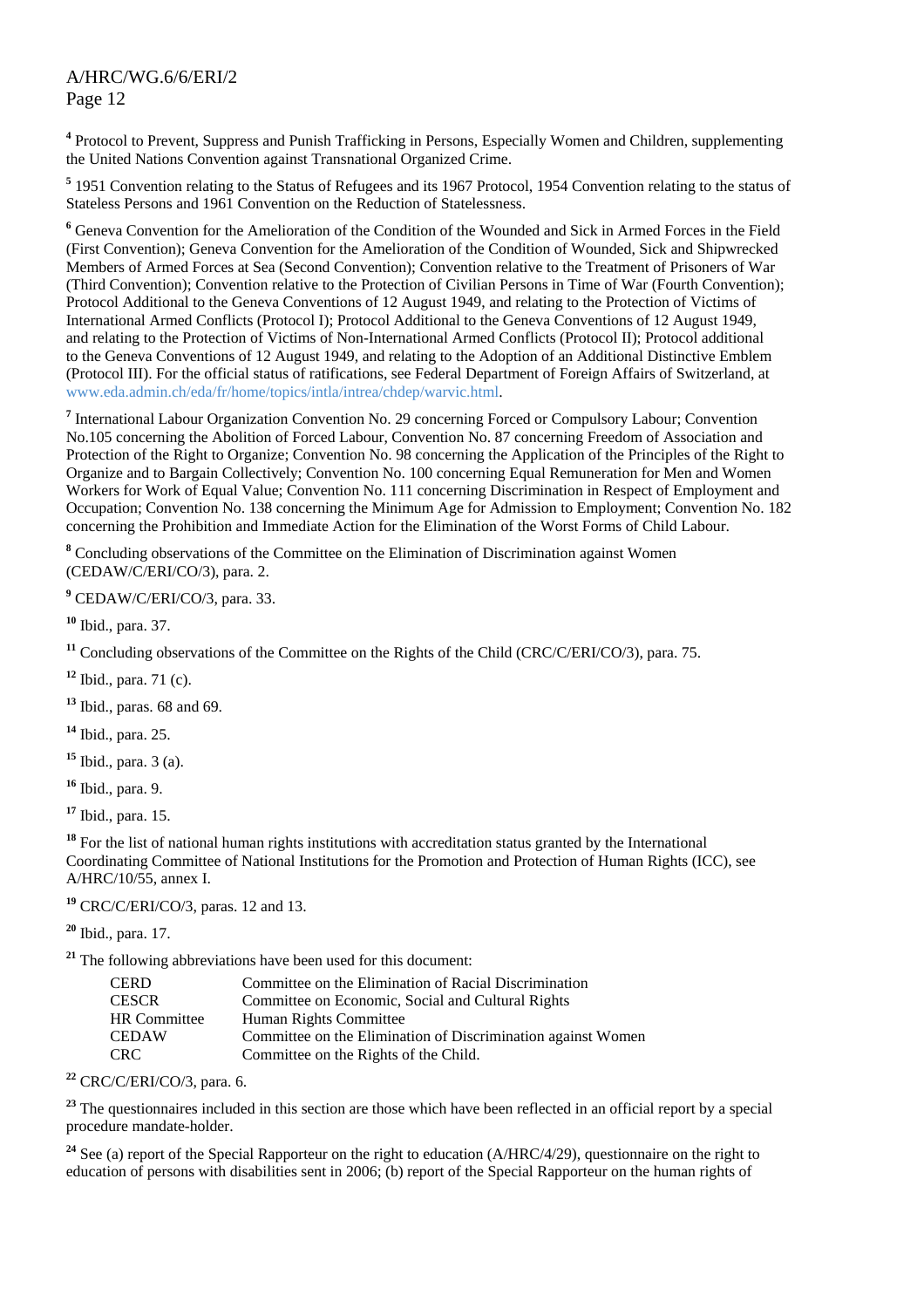migrants (A/HRC/4/24), questionnaire on the impact of certain laws and administrative measures on migrants sent in 2006; (c) report of the Special Rapporteur on trafficking in persons, especially women and children (A/HRC/4/23), questionnaire on issues related to forced marriages and trafficking in persons sent in 2006; (d) report of the Special Representative of the Secretary-General on the situation of human rights defenders (E/CN.4/2006/95 and Add.5), questionnaire on the implementation of the Declaration on the Right and Responsibility of Individuals, Groups and Organs of Society to Promote and Protect Universally Recognized Human Rights and Fundamental Freedoms sent in June 2005; (e) report of the Special Rapporteur on the situation of human rights and fundamental freedoms of indigenous people (A/HRC/6/15), questionnaire on the human rights of indigenous people sent in August 2007; (f) report of the Special Rapporteur on trafficking in persons, especially in women and children (E/CN.4/2006/62) and the Special Rapporteur on the sale of children, child prostitution and child pornography (E/CN.4/2006/67), joint questionnaire on the relationship between trafficking and the demand for commercial sexual exploitation sent in July 2005; (g) report of the Special Rapporteur on the right to education (E/CN.4/2006/45), questionnaire on the right to education for girls sent in 2005; (h) report of the Working Group on mercenaries (A/61/341), questionnaire concerning its mandate and activities sent in November 2005; (i) report of the Special Rapporteur on the sale of children, child prostitution and child pornography (A/HRC/4/31), questionnaire on the sale of children's organs sent in July 2006; (j) report of the Special Rapporteur on the sale of children, child prostitution and child pornography (A/HRC/7/8), questionnaire on assistance and rehabilitation programmes for child victims of sexual exploitation sent in July 2007; (k) report of the Special Representative of the Secretary-General on the issue of human rights and transnational corporations and other business enterprises (A/HRC/4/35/Add.3), questionnaire on human rights policies and management practices; (l) report of the Special Rapporteur on the right to education (A/HRC/8/10), questionnaire on the right to education in emergency situations sent in 2007; (m) report of the Special Rapporteur on the right to education (June 2009) (A/HRC/11/8), questionnaire on the right to education for persons in detention; (n) report of the independent expert on the question of human rights and extreme poverty to the eleventh session of the HRC (June 2009) (A/HRC/11/9), questionnaire on Cash Transfer Programmes, sent in October 2008; (o) report of the Special Rapporteur on violence against women, (June 2009) (A/HRC/11/6), questionnaire on violence against women and political economy.

**<sup>25</sup>** S/2008/226, para. 8.

**<sup>26</sup>** OHCHR's 2007 report on activities and results, p. 78.

**<sup>27</sup>** OHCHR's Annual Report 2005, p. 117.

**<sup>28</sup>** OHCHR's 2007 report on activities and results, p. 78.

**<sup>29</sup>** OHCHR's Annual Report 2006, p. 48.

**<sup>30</sup>** Security Council resolution 1827 (2008), p. 1.

**<sup>31</sup>** Ibid., para. 1.

**<sup>32</sup>** OHCHR's 2007 report on activities and results, p. 72.

**<sup>33</sup>** CEDAW/C/ERI/CO/3, para. 14.

**<sup>34</sup>** Ibid., para. 15.

<sup>35</sup> Eritrea UNDAF 2007-2011, p. 17; at http://www.undg.org/archive\_docs/830-Eritrea\_UNDAF\_2007-2011\_\_-\_Eritrea.pdf.

**<sup>36</sup>** CEDAW/C/ERI/CO/3, para. 25.

**<sup>37</sup>** CRC/C/ERI/CO/3, para. 25.

**<sup>38</sup>** Ibid., para. 26.

**<sup>39</sup>** Ibid., para. 57 (e).

**<sup>40</sup>** S/2005/553, para. 19.

**<sup>41</sup>** S/2006/1, para. 38.

**<sup>42</sup>** A/HRC/4/41, para. 179.

**<sup>43</sup>** Ibid., para. 176.

**<sup>44</sup>** E/CN.4/2006/56, para. 227.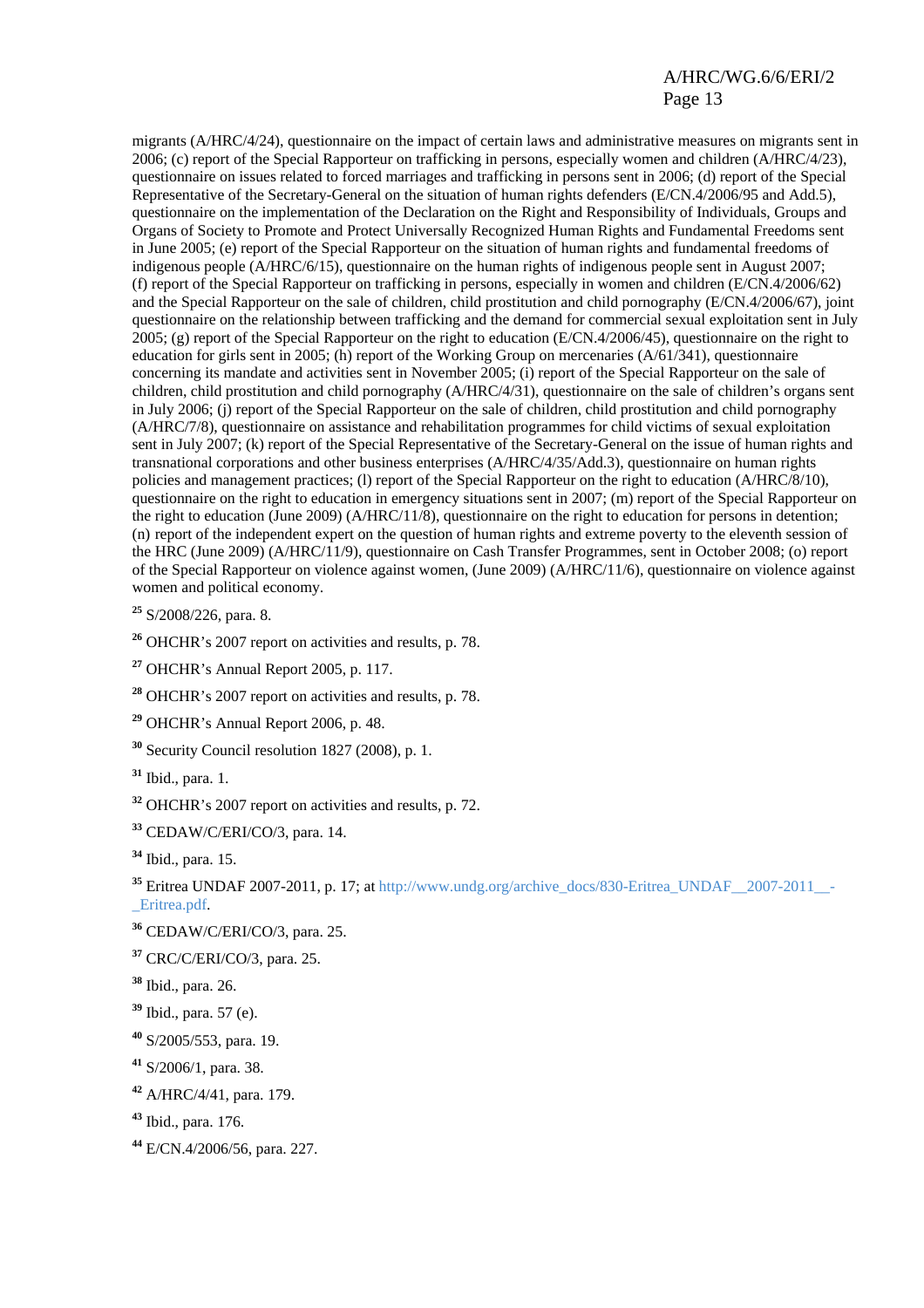UN High Commissioner for Refugees, UNHCR Eligibility Guidelines for Assessing the International Protection Needs of Asylum-Seekers from Eritrea, Geneva, April 2009. p. 33, available at http://www.unhcr.org/refworld/ docid/49de06122.html.

CRC/C/ERI/CO/3, paras. 40-41.

Ibid., para. 41.

Ibid., para. 70.

Ibid., para. 71 (a) and (b).

Ibid., para. 38.

Ibid., para. 39.

Ibid., para. 60.

Ibid., para. 61.

 UN High Commissioner for Refugees, UNHCR Eligibility Guidelines for Assessing the International Protection Needs of Asylum-Seekers from Eritrea, Geneva, April 2009. p. 27, available at http://www.unhcr.org/refworld/ docid/49de06122.html.

Ibid.

CEDAW/C/ERI/CO/3, para. 17.

 UN High Commissioner for Refugees, UNHCR Eligibility Guidelines for Assessing the International Protection Needs of Asylum-Seekers from Eritrea, Geneva, April 2009. pp. 18-19, available at http://www.unhcr.org/refworld/ docid/49de06122.html.

E/CN.4/2006/95/Add.5, para. 566.

CRC/C/ERI/CO/3, para. 76.

Ibid., para. 77.

Ibid., para. 74.

Ibid., para. 75.

Ibid., para. 72.

Ibid., para. 73.

E/CN.4/2006/95/Add.5, para. 566.

CRC/C/ERI/CO/3, para. 78.

Ibid., para. 79.

Ibid., para. 62.

Ibid., para. 63.

E/CN.4/2006/5/Add.1, paras. 125-130.

Ibid., paras. 128 and 130.

Ibid., para. 134.

A/HRC/7/10/Add.1, paras. 93 and 94.

Ibid., para. 95.

A/HRC/4/21/Add.1, para. 135.

A/HRC/4/27/Add.1, para. 224.

Ibid., paras. 225 and 226.

 UN High Commissioner for Refugees, UNHCR Eligibility Guidelines for Assessing the International Protection Needs of Asylum-Seekers from Eritrea, Geneva, April 2009. pp. 22-23, available at http://www.unhcr.org/refworld/ docid/49de06122.html.